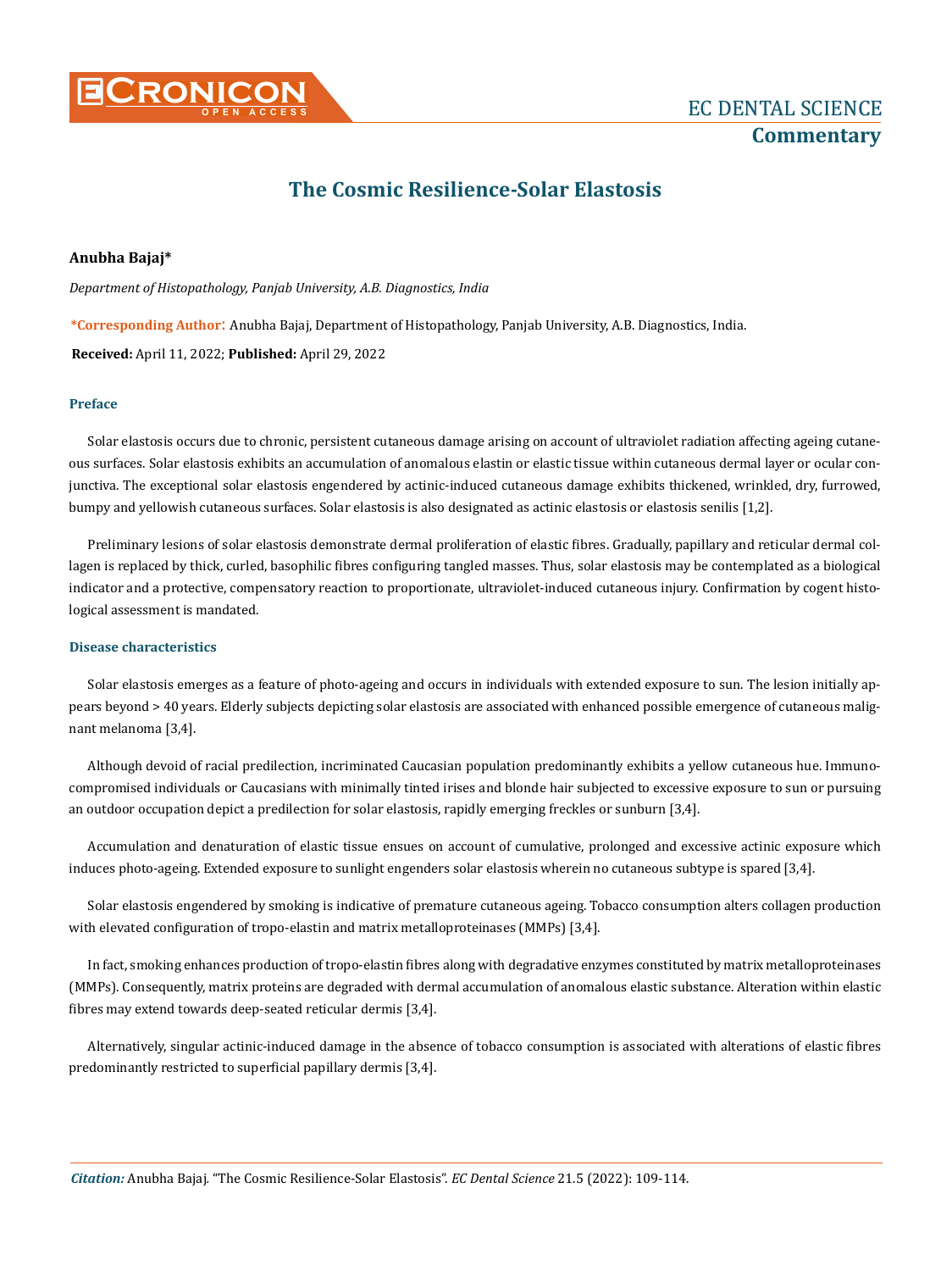Of obscure aetiology, configuration and accumulation of elastotic substance within the dermis is posited to arise due to actinic stimulation of fibroblasts, a process which stimulates synthesis of the substance. Besides, elastotic substance emerges as a degradation product of collagen and elastin [3,4].

Dermal elastotic substance is posited to arise from degradation of collagen and elastic fibres, fibroblasts activated due to actinic induced injury with syntheses of fresh elastic tissue and an anomalous, synthetic, degradative tissue process [3,4].

#### **Clinical elucidation**

Solar elastosis is associated with minimal clinical symptoms and may exemplify a gradually enlarging, reddish, bumpy cutaneous patch with pruritus or burning sensation. Solar elastosis initially incriminates sun-exposed cutaneous zones as the face, lips, ears, neck, forearms or hands. Upon examination, a reddish or yellow papule of variable magnitude is observed [4,5].

Accumulation of deranged elastic tissue ensues within actinic-sensitive upper and mid-dermis. Photo-ageing is associated with cutaneous damage confined to superficial papillary dermis [4,5].

Tobacco smoke induces denaturation of deep-seated reticular dermis. Tropo-elastin and matrix metalloproteinases (MMPs) denature the matrix with consequent, disorderly configuration of elastin fibres within cutaneous layers [4,5].

Solar elastotic syndrome manifests as thickened, dry, coarse, wrinkled cutaneous soft tissue associated with decimated skin tone [4,5].

The commonest clinical variant appears as thickened, intensely fissured cutaneous surface discerned upon dorsum of neck subjected to chronic actinic-induced damage which is designated as cutis rhomboidalis nuchae and configures a segment of cutaneous photoageing. Cutis rhomboidalis nuchae exhibits thickened, yellow, leathery cutaneous tissue confined to posterolateral neck surface [4,5].

Papular elastosis as a terminology was initially adopted by Kwittken wherein asymptomatic, solitary or multiple, shiny, smooth, firm, variably hued papules of magnitude up to 10 millimetres are associated with severe elastosis within the papillary cutis [6].

Elastotic nodules confined to ear characteristically display singular or multiple, bilateral, firm or hard, pale nodules situated upon antihelix or helix of the pinna. Upon histology, irregular, coarse, elastotic substance and clumped, thick fibres are admixed with foci of prominent solar elastosis and are appropriately appreciated with elastic-Van Gieson stain. Clinical segregation is required from basal cell carcinoma, amyloidosis, gouty tophi and chondrodermatitis nodularis helicis. Collagenous and elastotic plaques of the hand appear as a gradually progressive disorder discerned in elderly males. Lesions appear as waxy, linear plaques and are situated upon the junction of dorsal and palmar cutaneous surface of the hand [5,7].

Upon histology, amorphous, basophilic nodules of elastotic tissue and thickened, fragmented, calcified, elastic fibres are admixed within the upper and mid-dermis. Thickened, haphazard collagen bundles appear perpendicular to the cutaneous surface [5,7].

Adult colloid milium is a solar elastotic dermatosis which resembles papular solar elastosis. Upon microscopy, homogenous, amorphous, mildly eosinophilic substance is admixed with cleft-like spaces confined to upper and mid-dermis [5,7].

Of obscure aetiology, dermal colloid deposition ensues due to actinic- induced degeneration of collagen and elastic fibres. Besides, the elastotic substance may be engendered due to actinically injured fibroblasts [5,7].

#### **Histological elucidation**

Solar elastosis can be appropriately discerned by cogent tissue sampling of incriminated zone. Decimated staining with eosin within upper dermal layers is associated with a basophilic hue and significant disorganization of dermal elastin fibres [7,8].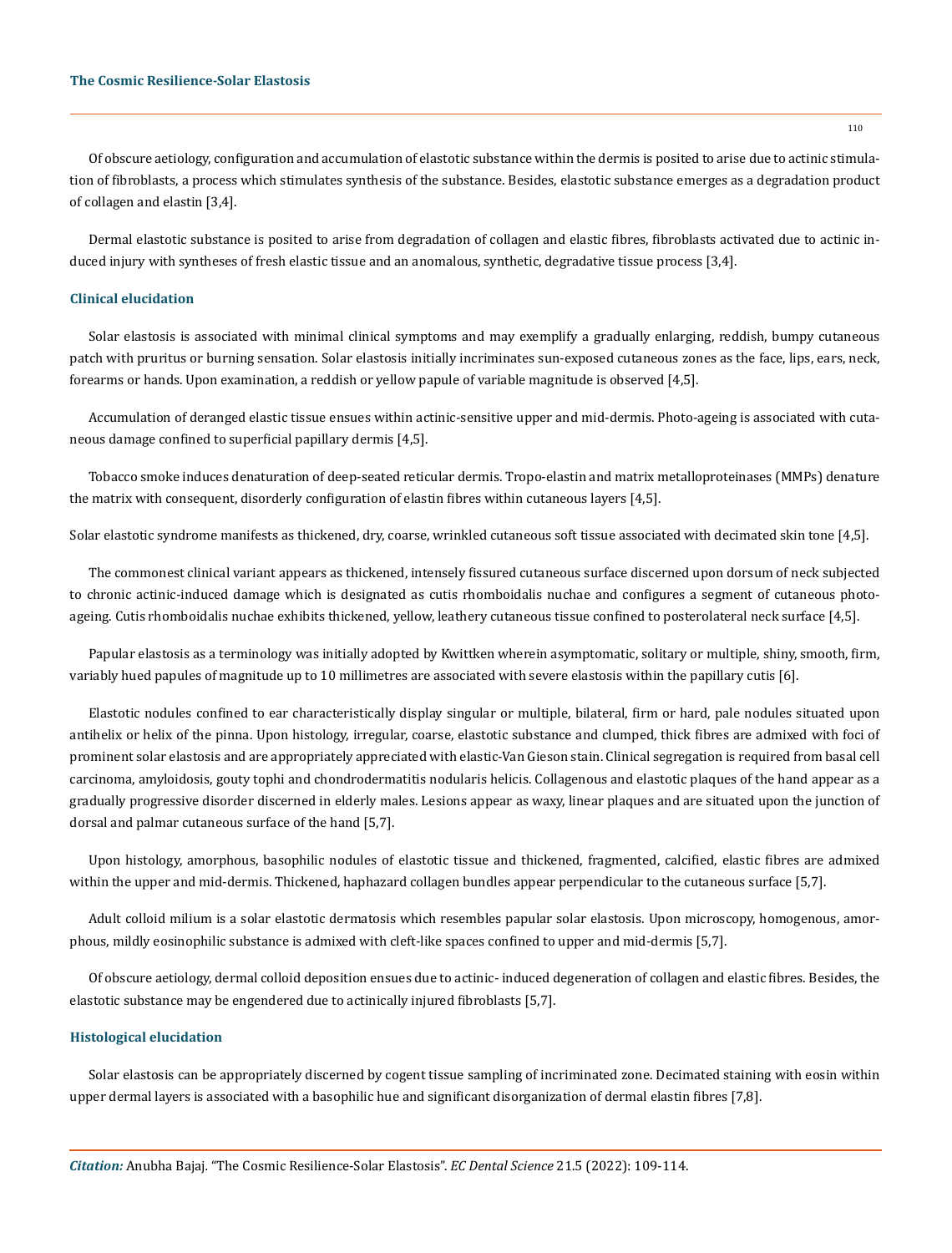Solar elastosis is indicative of pertinent histopathological alterations with degeneration of dermal elastic tissue which ensues within photo-damaged cutaneous surfaces. Predominantly, solar elastosis exhibits basophilic degeneration of dermal elastotic fibres with a narrow band of normal, horizontally disseminated collagen or Grenz zone segregating the dermis from epidermis. Elastosis is proportionate to cumulative exposure of ultraviolet radiation to cutaneous surfaces. Verhoeff's stain can be employed to stain the elastotic fibres black

Upon microscopy, decimated eosin staining is observed within superficial dermis along with accumulation of irregular, dense elastic fibres. The elastic fibres are degraded to configure tangled tropoelastin and fibrillin articulations [7,8].

Foci of solar elastosis may be admixed with patchy, chronic, non specific lymphocytic and plasma cell inflammatory infiltrate. Epidermal acanthosis may accompany the lesions [7,8].

Additionally, Favre-Rachouchot syndrome is associated with elevated elastosis of upper and mid-dermis configuring thickened, tortuous elastic tissue fibres [7,8].

# **Differential diagnosis**

[7,8].

Papules of solar elastosis require segregation from lesions such as basal cell carcinoma, sebaceous hyperplasia, molluscum contagiosum or actinic keratosis [3,4].

Solar elastosis upon the hands requires demarcation from keratoelastosis marginalis which is an acquired marginal keratoderma incriminating lateral aspect of index finger or thumb [3,4].

## **Therapeutic options**

Solar elastosis can be minimized with circumvention of sun exposure which is an efficacious prevention strategy. Adoption of appropriate sun protection with broad spectrum sunscreens and suitable clothing is recommended. Also, discontinuation of smoking and preventing exposure to passive smoking appears advantageous. Antecedent disease prevention and therapy is efficacious and recommended [9,10].

Treatment options of variable efficacy applicable for alleviating modifications of photo-aged cutaneous surfaces are comprised of dermabrasion, topical retinoic acid, topical oestrogens, resurfacing with carbon dioxide laser, dermal injections of hyaluronic acid, imiquimod or tacrolimus ointment [9,10].

Cosmetic outcomes of elastotic cutaneous surfaces can be meliorated with employment of laser ablation, topical imiquimod, injectable botulinum toxin which decimates nervous activity with cutaneous relaxation or dermal fillers which permeate cutaneous contours and decrease depth of cutaneous furrows [9,10].

Additionally, ablative and non-ablative laser therapy, dermal fillers and injectable neurotoxins as botulinum toxin can be adopted in order to enhance aesthetic outcomes of solar elastosis therapy [9,10].

It is posited that imiquimod therapy may ameliorate morphological countenance of solar elastosis in accompaniment with elastotic dermal modifications [9,10].

Certain lesions may progress into cutaneous squamous cell carcinoma. Thus, annual monitoring of solar elastosis is mandated [9,10].

111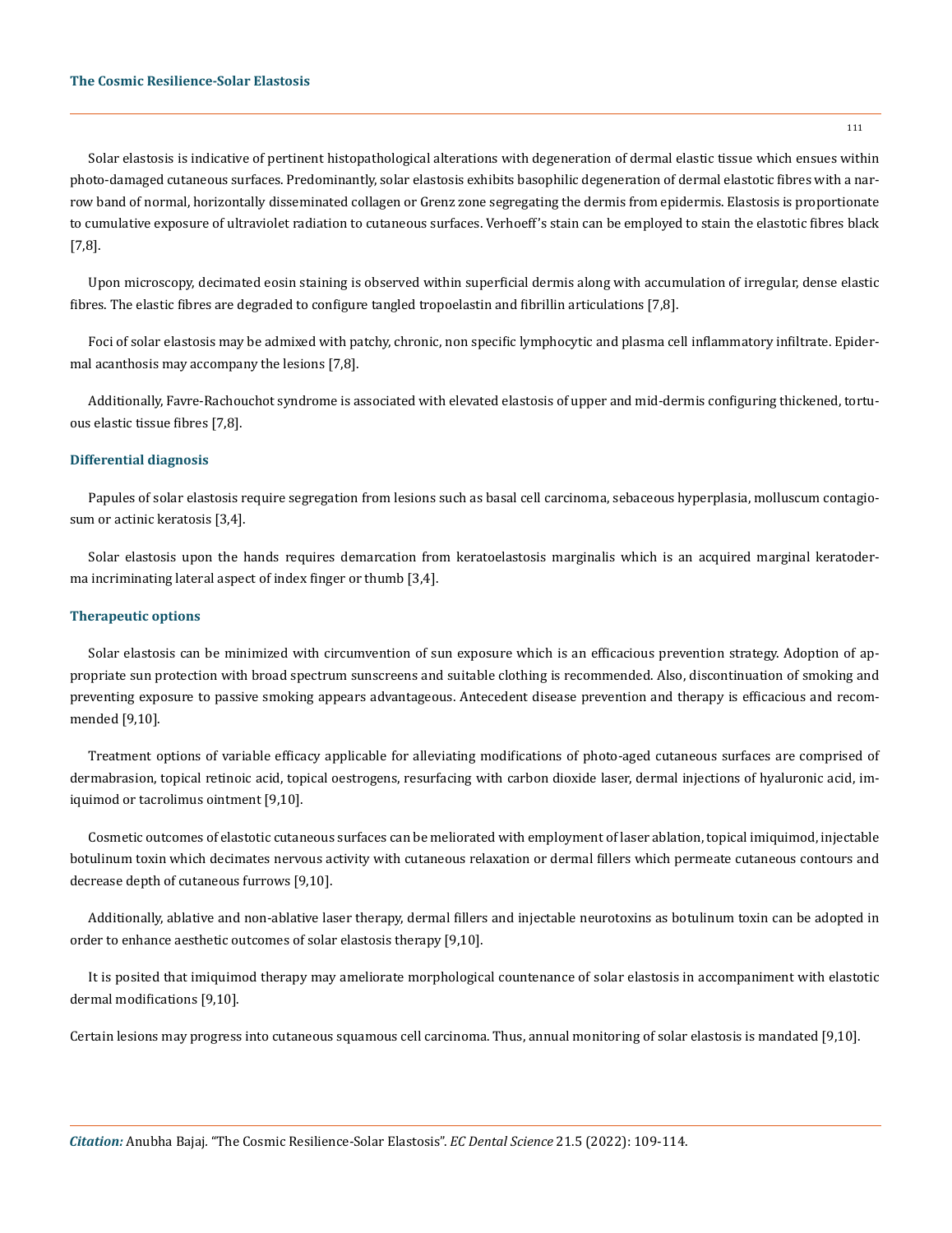Organ transplant recipients on immunosuppressive therapy exhibit possibility of actinic damage and emergence of diverse cutaneous malignancies. Besides, deceleration of cutaneous carcinogenesis may ensue with discontinuation of immune-suppressive therapy [9,10].



*Figure 1: Solar elastosis exhibiting a wrinkled, corrugated, bumpy, dry, yellowish cutaneous patches [11].* 



*Figure 2: Solar elastosis exemplifying degeneration of dermal elastic layer with a specific grenz zone and epidermal acanthosis [12].*



*Figure 3: Solar elastosis enunciating elastotic degeneration separated by a definitive grenz zone and acanthosis of superimposed epidermis [12].*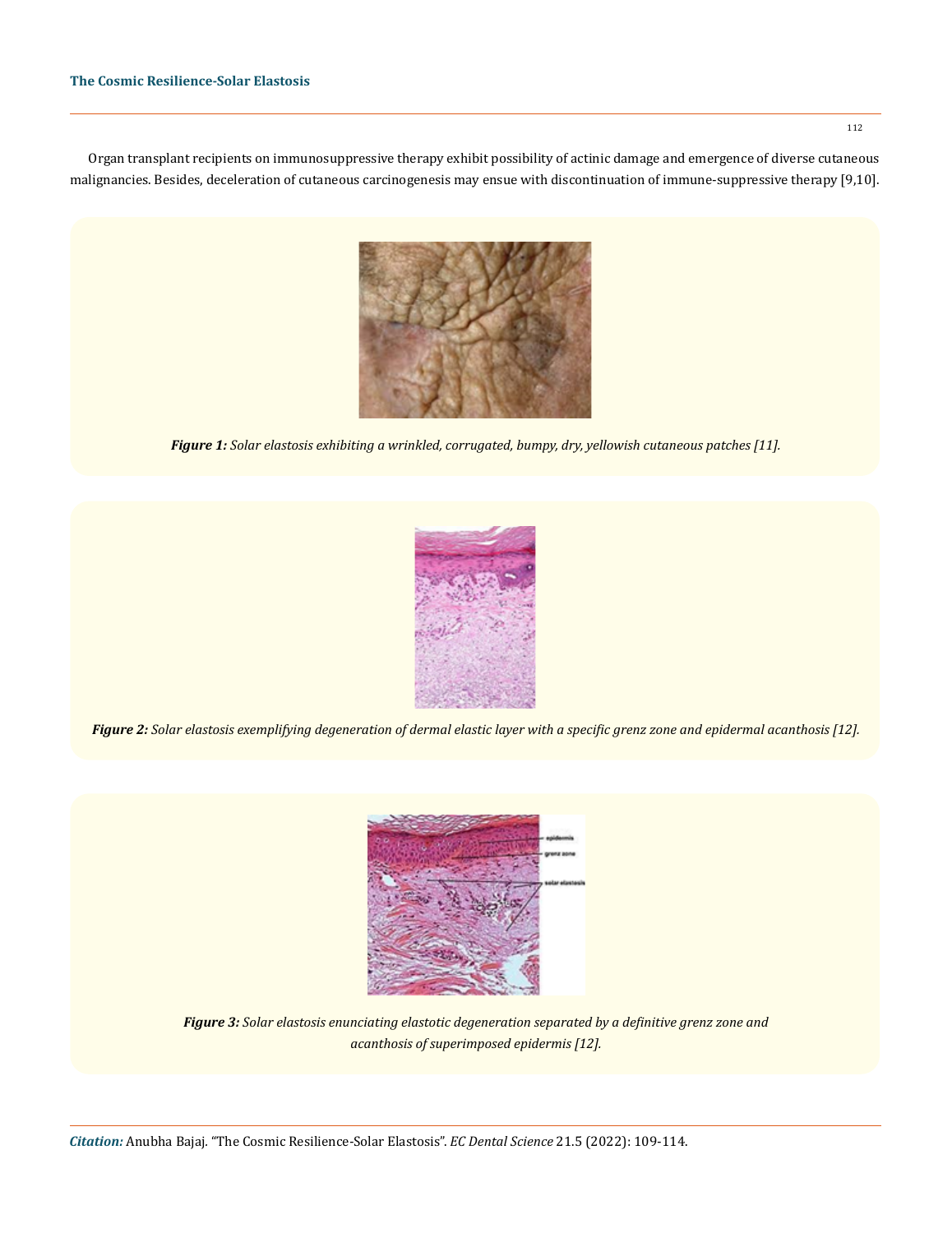

*Figure 4: Solar elastosis depicting significant acanthosis, denaturation of dermal elastic layer, a normal layer of collagen and mild, chronic inflammatory infiltrate [13].*



*Figure 5: Solar elastosis displaying denatured dermal elastic layer, horizontal dissemination of collagen fibres, numerous congested vascular articulations and an acanthotic epidermal layer [14].* 



*Figure 6: Solar elastosis demonstrating degeneration of dermal elastic layer, distinct grenz zone and acanthosis of superimposed epidermis with hyperkeratosis [15].*

113